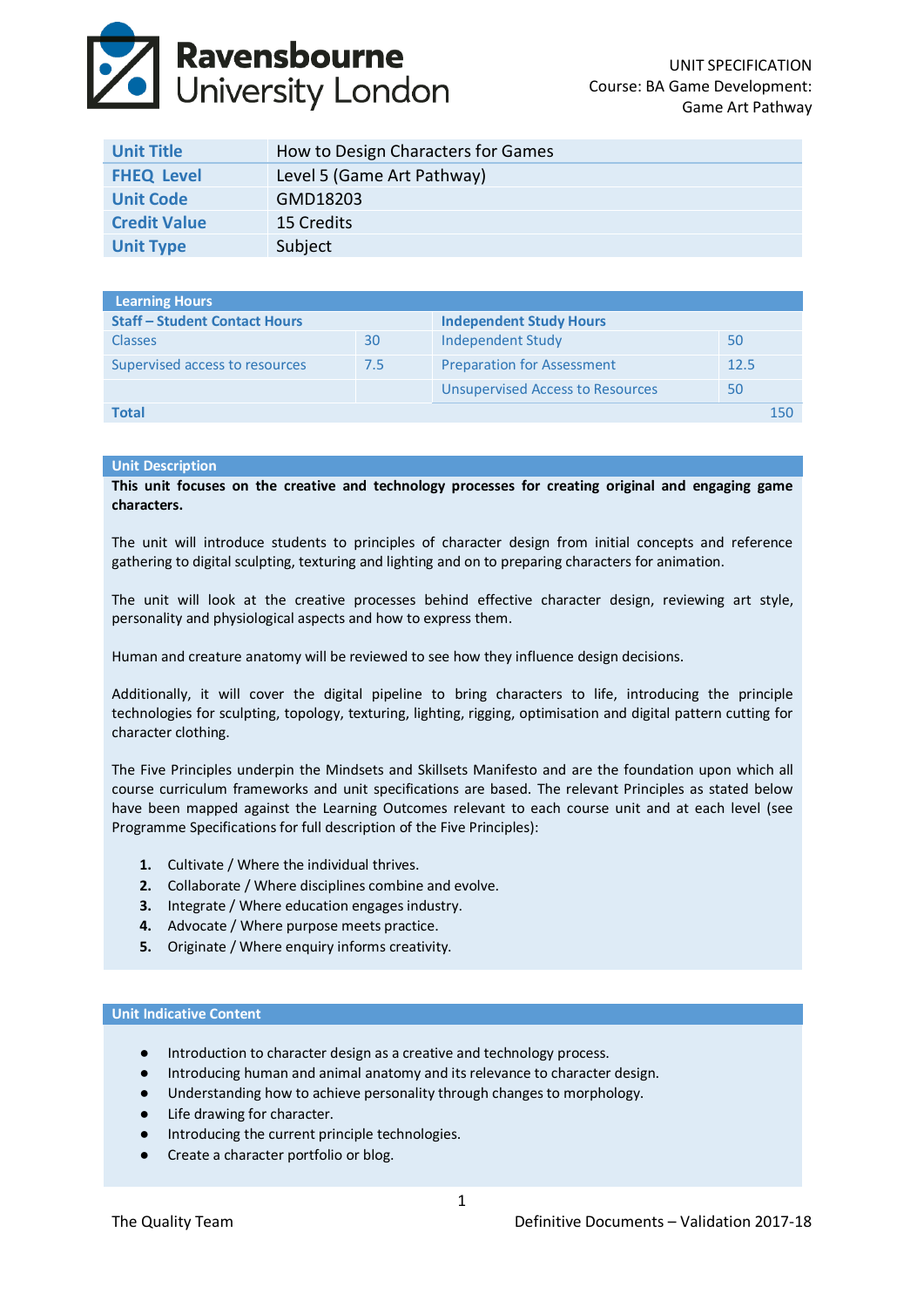#### **Unit Aims**

Within the context of the Honours Degree credit framework, the aims of the course are to:

• Develop understanding of how characters are designed to specific briefs and art styles.

• Appreciate how understanding anatomy is fundamental to character design through analysis and life drawing.

- Encourage students' engagement with evolving 2D and 3D pipelines.
- Encourage students' to experiment with art style and execution of their designs

• Promote diversity, inclusivity, ethical, social and environmental awareness and provide opportunities for study and progression to all students.

The curriculum design and units will *"facilitate acquisition of appropriate knowledge and understanding, development of the necessary personal attributes, and application of the skills which equip and prepare students for continuing personal development and professional practice."* (Subject Benchmark Statements, 2017).

**Unit Learning Outcomes (Items in bold are the main focus within each LO for the unit) LO1 Cultivate**

- **Technical Competence**
- **Subject Knowledge**
- **Resilience**

**Evidence capacity for evolving discipline specific knowledge and technical competencies, supporting academic & practical self-efficacy and evolving employability skills.**

## **LO4 Advocate**

- **Critical Reflection**
- Professional Identity

**Evidence ability to engage with Critical Reflection, to review, analyse and interpret personal and professional development.**

**Evidence developing working process that identifies consideration and interpretation of social and ethically responsible working methods and how this guides personal professional practice.**

**LO5 Originate**

- **Research**
- **Experimentation**
- **Ideation**

**Evidence capacity for considered and aligned enquiry processes to inform practical and theoretical development in physical, written and oral forms.**

**Evidence capacity to combine ideas, materials, tests and outcomes into solutions that inform and guide practical and theoretical development in physical, written and oral forms.**

**Learning and Teaching Methods**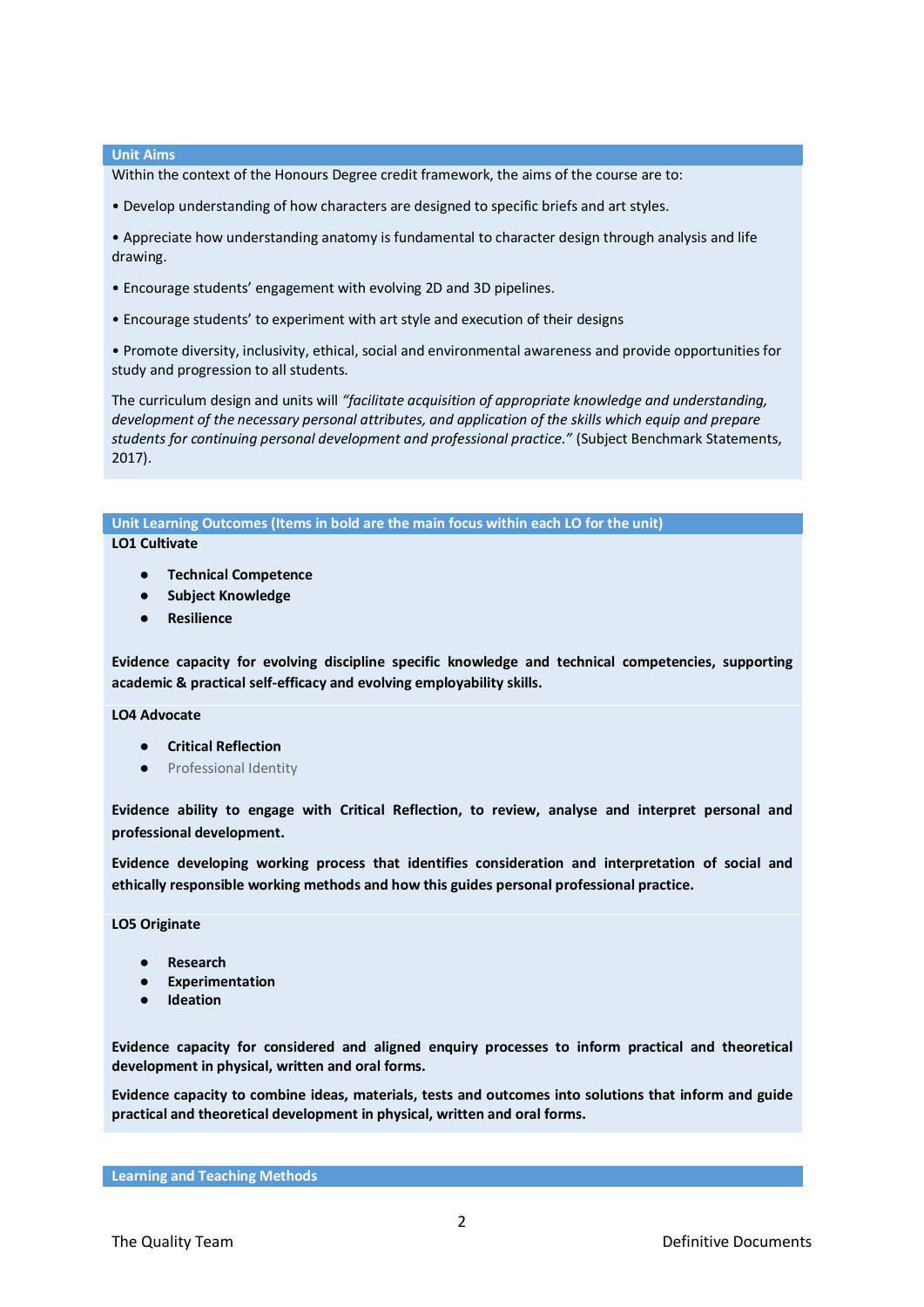Learning will be developed through: lectures, practical demonstrations, and online courses provided by 3<sup>rd</sup> parties. It will also feature seminars, tutorials, master classes, critical self and peer appraisal and collaborative working.

Where appropriate external guest speakers will further support delivery on the unit. Students will also need to undertake self‐directed independent study to support learning.

The following methods play a significant role in learning and teaching on the course:

- Aligned Workshops, Lectures and Seminar sessions support the core teaching delivery (online and physical classes)
- Research led projects are used to embed an understanding of research and research methods from the beginning to ensure students develop the skill to explore the contexts and conditions of their practice.
- Reflective journals are used throughout the course to promote the development of autonomous, confident and critically reflective, self‐directed learners.
- Self-evaluative writing is used to enable students to take responsibility for their own learning by identifying needs and prioritising and planning their learning.
- Self-assessment encourages students to take responsibility for monitoring and making judgments about aspects of their own learning.
- Peer assessment is used to promote assessment as part of learning.
- Live projects and student exhibitions and /or pop up events, support an outward facing ethos and encourage students to develop their practice in relevant professional contexts.

#### **Assessment methods and tasks**

*Brief description of assessment methods*

- *Formative Assessment: You will be given the opportunity for formative feedback/feedforward. This will be given midway through the unit or at an appropriate time.*
- **•** Summative assessment: Is the completion of the main unit tasks typically a finished outcome *together with associated research and reflective elements and the completion of a digital workbook and accompanying treatments or presentations.*
- *Presentations to peers are usually within a small group environment where at least two tutors are present.*
- *Playable builds should be self-contained and not the editor project files unless stated by the brief*
- In some cases digital files will be required to assess technical skill.
- *Students will be notified of their grades within 3 weeks of the hand in date and feedback is usually via an audio file in which at least two tutors contribute to feedback and feedforward.*

| <b>Assessment tasks</b>                        | Weighting (%) (one grade or multi-grade unit) |
|------------------------------------------------|-----------------------------------------------|
| <b>Character Portfolio and Reflective Blog</b> | 100%                                          |

## **Indicative Assessment Criteria**

- **The ability to demonstrate technical competence producing character assets. (LO1)**
- **The ability to research and create creative solutions to specific style requirements. (LO4, LO5)**
- **Evidence reflection of current understanding and work to improve ideation and executions. (LO4, LO5)**

*Assessment criteria are the basis on which the judgment of the adequacy of the work is made. A more*